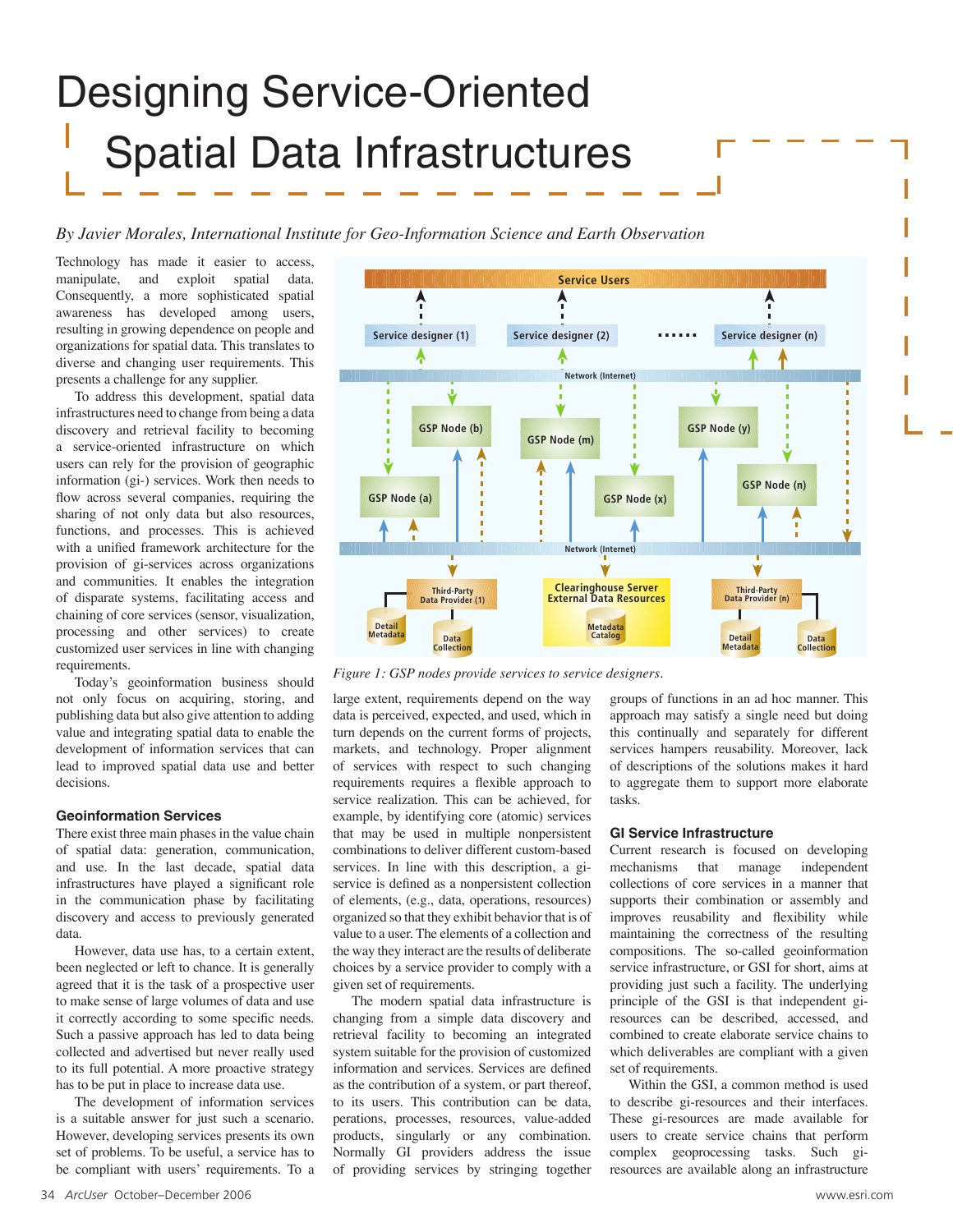

of interconnected nodes that include data repositories, data brokers, service providers, service brokers, and clients. This service concept builds upon the layer of interoperability of information as defined by the OpenGIS implementation specifications (OGC 1999), which separates the actual implementation of services from their definitions and the perception of these services by the users.

Large geoprocessing tasks are realized by combining or chaining sets of gi-resources (data, operations, processing units, sensors, etc.) located along the distributed nodes. Binding multiple gi-resources into a chain that accomplishes a large geoprocessing task requires a proper description of the participating available gi-resources. These descriptions focus on exposing the resource's behavior (function) and its interaction mechanisms or points of composition. These descriptions, presented as instances of well-defined models, make it possible to interchange and reuse gi-resources. These descriptions, called system metadata, are stored and made accessible through a service repository.

The GSI system enables Geo Service Providers (GSPs) to make use of functionality offered by others to supply a wide range of services and reach larger groups of service users. Figure 1 illustrates the interactions that take place as GSP nodes provide services to service designers. Service designers interact with different GSP nodes to request specific services. Figure 1 shows these interactions as dashed lines. GSP nodes may make use of architectural elements available in other GSP nodes to realize a particular service. Interactions between GSP nodes are shown in Figure 1 as solid lines running from node to node. All connections are established through a network.



*Figure 3: The role of the metamodel in enabling the implementation of a repository where compliant gi-service models and gi-resources can be stored*

data collections, located at non-GSP nodes, may still be accessed if needed either by users or service providers by using the conventional data discovery functionality provided by a clearinghouse server. These interactions appear in Figure 1 as dashed-dot lines.

The bottom of Figure 1 shows that additional *Continued on page 36* use data and applications during operation as Figure 2 shows the internal architecture of a GSP node. The service repository component contains the descriptions of available gi-(service descriptions)—data definitions, process definitions, or previously assembled service chains. The geoprocessing units are responsible for the execution of the various functions of the node. These units

specified in the definitions stored in the service repository. The service design component is in charge of defining how the different services are realized. It communicates with other GSP nodes if their resources are needed for a specified service chain. The process of generating service chains within the GSI can be broken down into three major activities—defining and registering gi-resources, assembling service chains (giservices), and delivering the results. From these activities, three different roles can be identified: service providers, service consumers, and end users.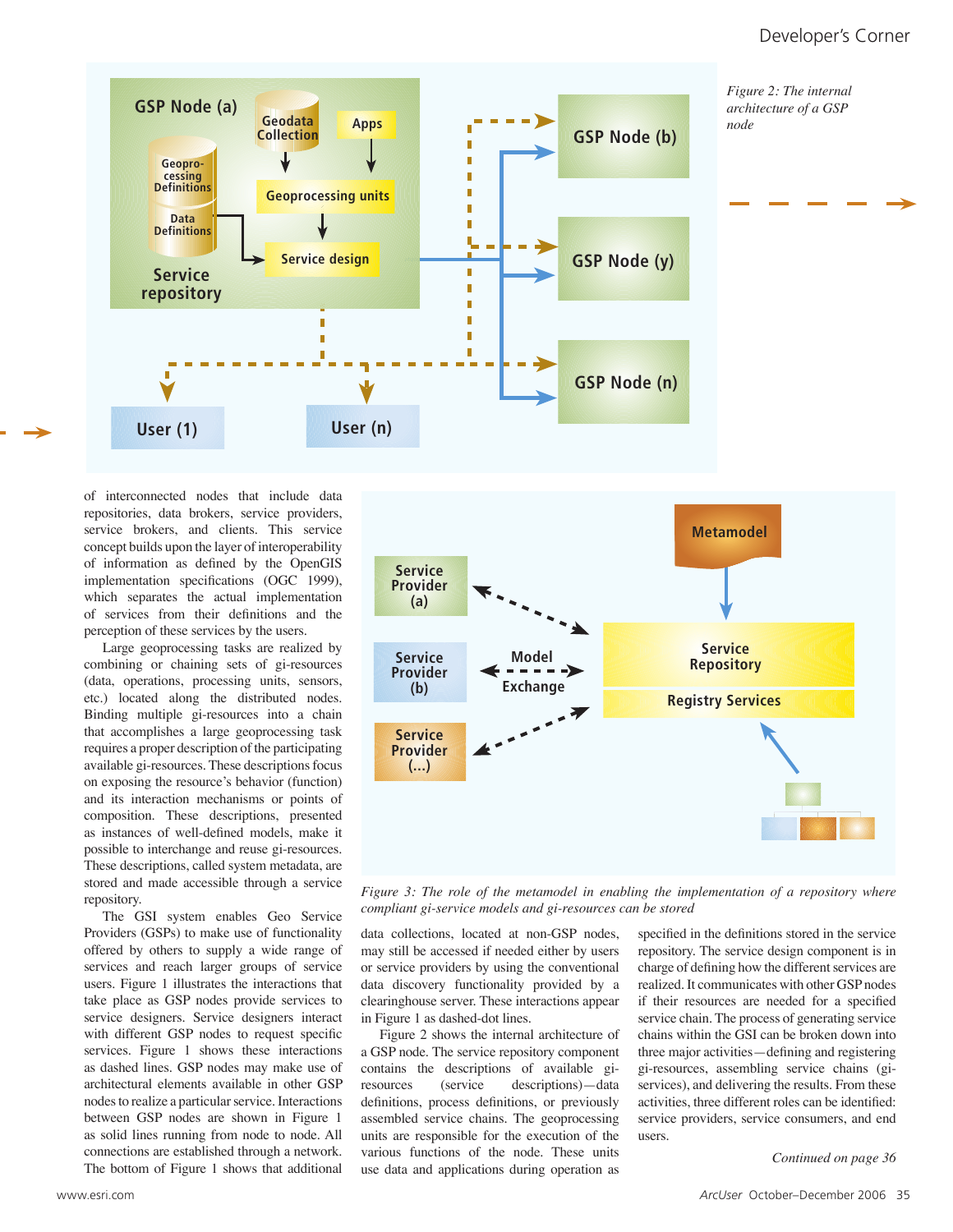# Designing Service-Oriented Spatial Data Infrastructures

*Continued from page 35*

Service providers are responsible for describing and making their elementary services available for others to use. Service providers make use of a framework that enables the modeling of these gi-resources. These models act as descriptors that specify the function and the interaction point(s) of the gi-resource.

Service consumers use available descriptions to design more complex services. Service consumers make use of the same framework used by the service providers to assemble individual giresources into chains. They define these chains by adding control elements that govern the relationship between the giresources used in the chain. These control elements (mediators) help ensure that the constraints and conditions defined at the interaction points of the gi-resources are satisfied. The resulting chain is realized by instantiating the behavior portrayed in the specification of the chain.

■ End users trigger the definition and execution of service specifications by posting requests to the system.

# **The Service Repository**

This approach to gi-service design focuses on the use of conceptual models as an intermediate step in the development process, located between requirements and the actual implementation. This is done solely to enable and facilitate reuse and enhance flexibility. The main benefit of conceptual models is that they are the basis for the specification of complex services. If a model properly describes a gi-resource with the relevant information at the correct level of detail to enable one to determine what the giresource does and how to access the function it provides, the gi-resource can be easily reused. Reuse means the inclusion of single gi-resources in multiple service definitions (giservices). Because gi-resource models prescribe the behavior exhibited by individual elements, a gi-service model can be used to choreograph the realization of the service specified in the model. Additionally, once a service model is available, it can be reused as a nonatomic giresource in another definition as part of a yet more specialized service.

For this approach to work, models need not only be interchanged between participants, but also must be understood by all the parties involved. This can only be achieved if the models are based on the same metamodel. This metamodel should provide a rigorous abstract syntax for defining models. Figure 3 shows the role of the metamodel in enabling the implementation of a repository where compliant models of gi-services and gi-resources can



*Figure 4: Service classification scheme*

be stored. The repository becomes the central component in a GSI system and supports the exchange of models between different service providers. It facilitates the use of these models in combinations to form more complex service models that address specialized sets of requirements.

## **The GI-Services Framework**

To really enable multiple geoservice providers to work in a collaborative manner, sharing several resources also requires functions provided by the supporting infrastructure. To this end, a service classification scheme has been defined, and a number of administrative services to support the operation of the infrastructure have been established.

Three main categories of infrastructure services are defined: Registry Services, Core Services, and Administration Services. Registry services are those necessary to store, query, and use descriptions of gi-resources. These descriptions are machine-readable and humanreadable descriptions created with XML-based languages. Registry Services provide a common mechanism to classify, register, describe, maintain, access, and combine information about gi-resources. These services provide all the functionality needed for the use of the repository according to the principles of the GSI system.

Core Services are those provided by the gi-resources. These services can be of the following types. Data services provide access to collections of data available in data repositories and databases.

Processing Services operate on spatial data and "add value" to it. They are used to perform computations and to transform, combine, or create new data. Sensor Services provide access to sensor operation paths and almanacs and to raw images and raw data. Sensors may include traffic cameras, satellites, and weather stations.Portrayal Services provide visualization functions to be applied to information. Hardware (HW) Resource Services provide access to hardware resources for storage or processing.

Administration Services, needed for the smooth running of the infrastructure, can be of three types.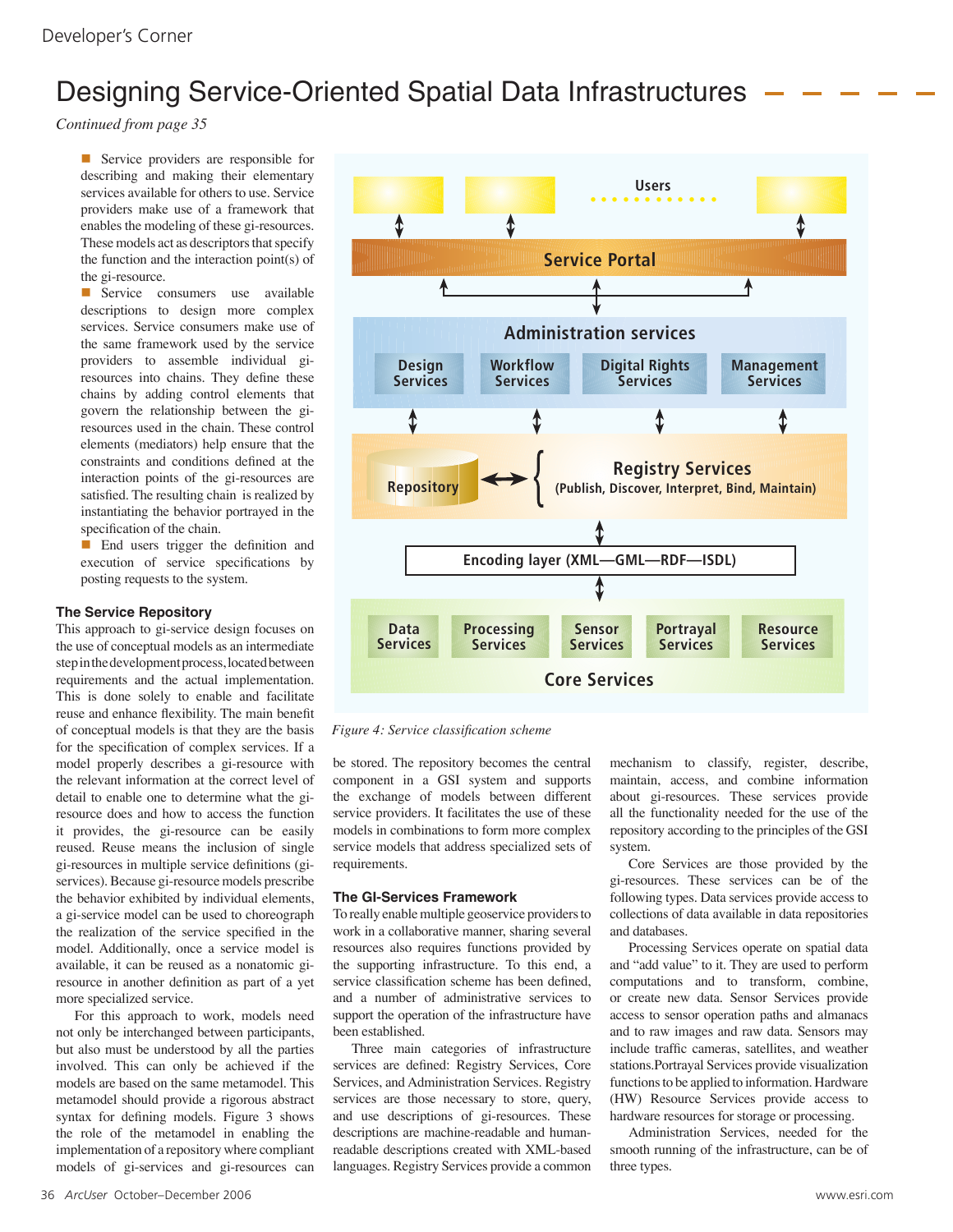

*Figure 5: Initial internal perspective design for a service*

**n** Design Services used to define combinations of core services to create customized gi-services.

**Norkflow Services that choreograph** any of the service chains defined using design services.

**n** Resource Management Services that control status and availability of HW Resource Services.

### **GI-Service Composition Example**

The land information service, or LI-service, is a service centered on the generation of information about a piece of land. This includes information such as the actual use, ownership, location, and size. The main objective of the service is to determine the price and taxes of specific areas of land. The LI-service is the responsibility of a fictitious gi-service provider, the Land Information Agency.

Multiple types of raw data—such as timely imagery covering the areas of interest for the taxation period under consideration, geometric features describing parcel boundaries and nearby infrastructure, and weather data—are required for the execution of this service. In addition to this raw data, specialized processing tasks are needed to extract the necessary information for the tax calculation from the raw data. Examples include image processing and georeferencing.

The Land Information Agency does not possess all the data and processing resources necessary to make the service possible, lacks the expertise required to implement and maintain the complete service, and is not responsibile for generating and maintaining much of the necessary data. Nonetheless, the Land Information Agency is responsible for the

to realize it. This is achieved by designing a collaborative system that allows the Land Information Agency to use specialized services from other geoservice providers that have expertise that meets the particular needs of the LI-service.

The LI-service is initiated every time the Land Information Agency receives a request from the government to determine the taxes for a group of taxable parcels. Four major steps can be identified in the execution of the LI-service 1. Performing the activities for obtaining the necessary data to start any processing

2. Utilizing imagery and any other sources to extract the information about current use of the land for the areas of interest

**3.** Collecting information regarding productivity, such as temperature and rainfall, and infrastructure such as proximity to cities, roads, and railways

4. Using the results of previous steps to calculate the taxes (by the Land Information Agency)

The methodology for service chaining prescribes a decomposition based on functionality to identify the core services required to assemble the LI-service. Using a behavior walk-through, the following set of required services can be identified.

1. A Parcel Feature Service is used to obtain boundaries of parcels. The cadastral numbers for parcels are provided as input to the service, and the result is a theme that contains the polygons that define the shape and location of the parcels.

tax calculation and has to identify a mechanism obtain the satellite images covering the areas *Continued on page 38* 2. An Imagery Service uses the coordinates from the geometric extent (limits) of the parcel theme and the dates of the taxable period to

where the parcels are located. These images correspond to the starting and ending dates of the taxable period.

3. An Image Processing Service is used to georeference the satellite images and obtain a mosaic of the area of interest. The input to this service is the set of satellite images, and the result is the georeferenced image mosaic.

4. A Change Detection Service compares images to identify the areas within the parcels where land use has changed.

5. A Feature Extraction Service is used to define the different types of land use within the taxable parcels.

6. A Weather Data Service is used to obtain temperature, rainfall, and other information for the area of interest during the taxable period.

7. A Feature Selection Service is used to obtain information about nearby infrastructure.

**8.** A Taxation Service is used to determine each parcel's tax and deliver the invoices.

Figure 5 shows a service composition including all the core services previously<br>identified and their corresponding and their corresponding interconnections. The level of abstraction shown in Figure 5 depicts the relationship between elements as single interactions. These interactions need to be refined to fully specify the relationships they represent.

Figure 6 shows the refined definition of the interaction between the elements weatherData and serviceHandler. The Weather Data Service is an independent service that provides weather information for specific periods of time. The service requires two dates and an area of interest as inputs. These inputs are modeled in Figure 6 as startDate, endDate, and region, respectively. The service also allows the provision of